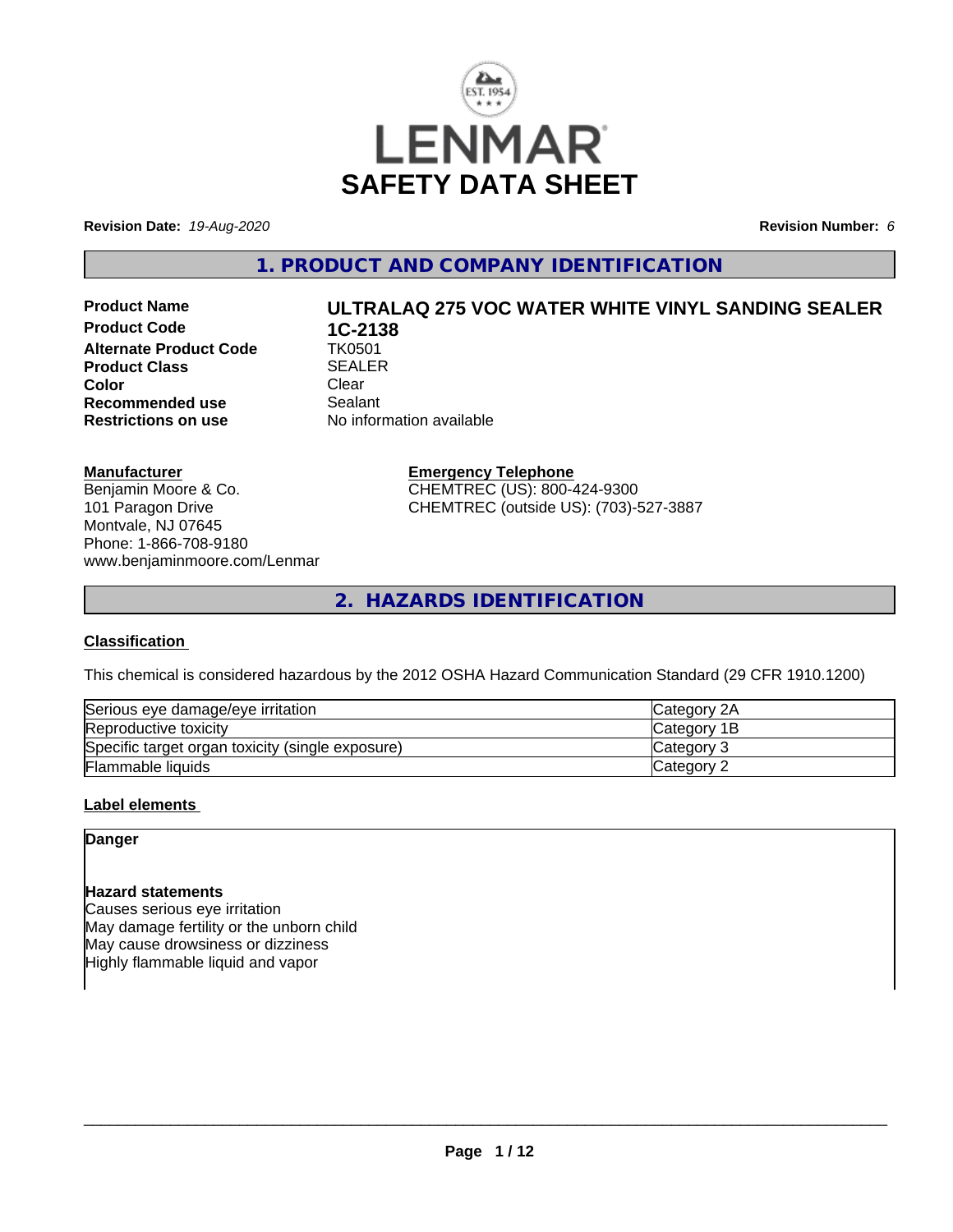#### 1C-2138 - **ULTRALAQ 275 VOC WATER WHITE VINYL SANDING SEALER**



**Appearance** liquid

**Odor** solvent

#### **Precautionary Statements - Prevention**

Obtain special instructions before use Do not handle until all safety precautions have been read and understood Use personal protective equipment as required Wash face, hands and any exposed skin thoroughly after handling Wear eye/face protection Avoid breathing dust/fume/gas/mist/vapors/spray Use only outdoors or in a well-ventilated area Keep away from heat, hot surfaces, sparks, open flames and other ignition sources. No smoking Keep container tightly closed Ground/bond container and receiving equipment Use explosion-proof electrical/ventilating/lighting/equipment Use only non-sparking tools Take precautionary measures against static discharge Keep cool

#### **Precautionary Statements - Response**

IF exposed or concerned: Get medical advice/attention **Eyes**

IF IN EYES: Rinse cautiously with water for several minutes. Remove contact lenses, if present and easy to do. Continue rinsing

If eye irritation persists: Get medical advice/attention

#### **Skin**

IF ON SKIN (or hair): Remove/Take off immediately all contaminated clothing. Rinse skin with water/shower **Inhalation**

IF INHALED: Remove victim to fresh air and keep at rest in a position comfortable for breathing

**Fire**

In case of fire: Use CO2, dry chemical, or foam for extinction

#### **Precautionary Statements - Storage**

Store locked up Store in a well-ventilated place. Keep container tightly closed

#### **Precautionary Statements - Disposal**

Dispose of contents/container to an approved waste disposal plant

#### **Hazards not otherwise classified (HNOC)**

Rags, steel wool or waste soaked with this product may spontaneously catch fire if improperly discarded

#### **Other information**

No information available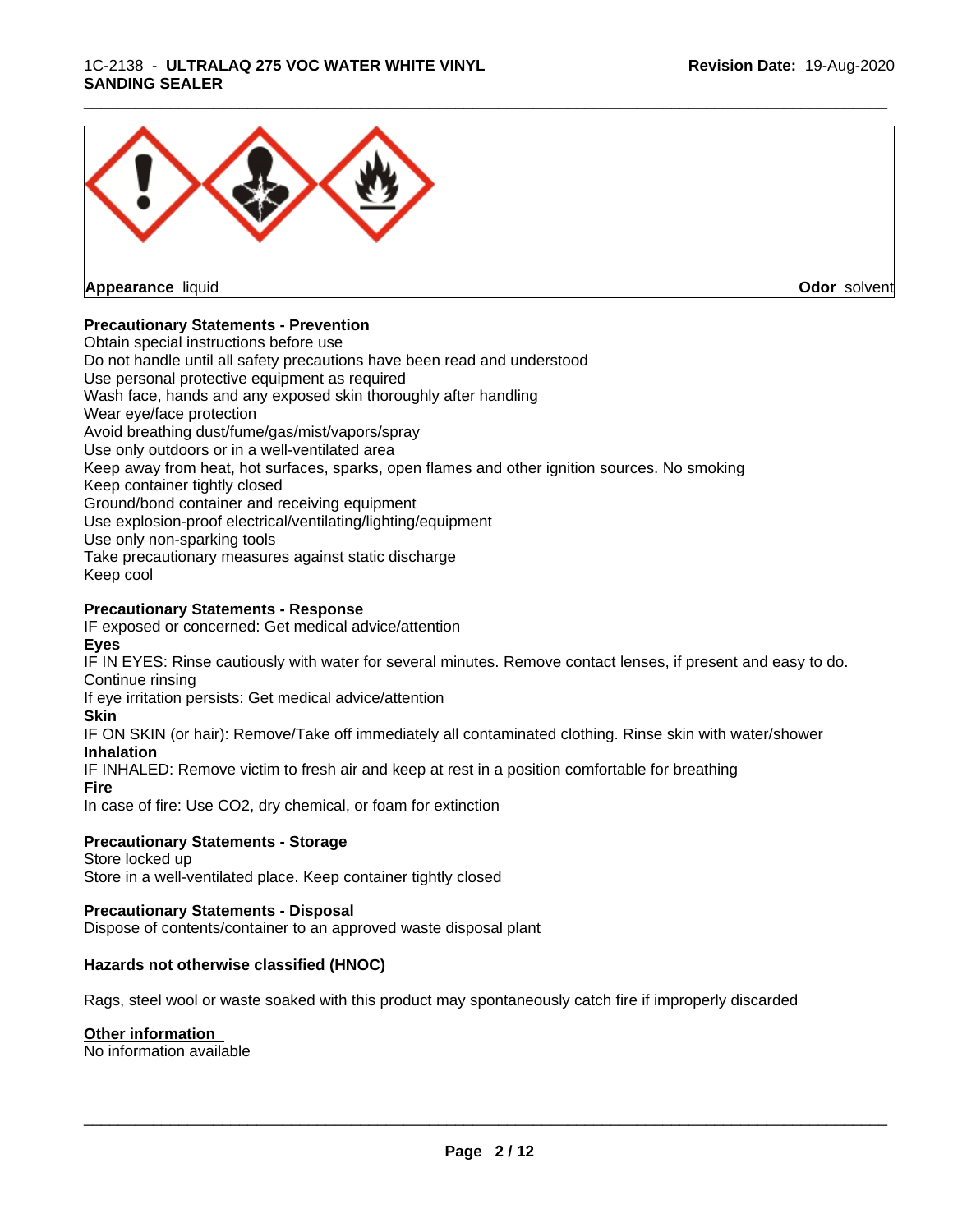#### **3. COMPOSITION INFORMATION ON COMPONENTS**

\_\_\_\_\_\_\_\_\_\_\_\_\_\_\_\_\_\_\_\_\_\_\_\_\_\_\_\_\_\_\_\_\_\_\_\_\_\_\_\_\_\_\_\_\_\_\_\_\_\_\_\_\_\_\_\_\_\_\_\_\_\_\_\_\_\_\_\_\_\_\_\_\_\_\_\_\_\_\_\_\_\_\_\_\_\_\_\_\_\_\_\_\_

| <b>Chemical name</b>     | CAS No.   | Weight-%    |
|--------------------------|-----------|-------------|
| Acetone                  | 67-64-1   | $55 - 60$   |
| cellulose, nitrate       | 9004-70-0 | $5 - 10$    |
| 4-Chlorobenzotrifluoride | 98-56-6   | $5 - 10$    |
| Soybean oil, epoxidized  | 8013-07-8 | - 5         |
| n-Butyl acetate          | 123-86-4  | - 5         |
| 2-Heptanone              | 110-43-0  | - 5         |
| Butyl benzyl phthalate   | 85-68-7   | - 5         |
| 2-Butoxyethanol          | 111-76-2  | $0.1 - 0.5$ |

#### **4. FIRST AID MEASURES**

#### **Description of first aid measures**

| <b>General Advice</b>                            | If symptoms persist, call a physician. Show this safety data sheet to the doctor in<br>attendance.                                                                                                                      |
|--------------------------------------------------|-------------------------------------------------------------------------------------------------------------------------------------------------------------------------------------------------------------------------|
| <b>Eye Contact</b>                               | Immediately flush with plenty of water. After initial flushing, remove any contact<br>lenses and continue flushing for at least 15 minutes. Keep eye wide open while<br>rinsing. If symptoms persist, call a physician. |
| <b>Skin Contact</b>                              | Wash off immediately with soap and plenty of water removing all contaminated<br>clothes and shoes. If skin irritation persists, call a physician.                                                                       |
| <b>Inhalation</b>                                | Move to fresh air. If symptoms persist, call a physician.<br>If not breathing, give artificial respiration. Call a physician immediately.                                                                               |
| Ingestion                                        | Clean mouth with water and afterwards drink plenty of water. Do not induce<br>vomiting without medical advice. Never give anything by mouth to an unconscious<br>person. Consult a physician.                           |
| <b>Protection Of First-Aiders</b>                | Use personal protective equipment.                                                                                                                                                                                      |
| <b>Most Important</b><br><b>Symptoms/Effects</b> | No information available.                                                                                                                                                                                               |
| <b>Notes To Physician</b>                        | Treat symptomatically.                                                                                                                                                                                                  |

**5. FIRE-FIGHTING MEASURES**

| <b>Flammable Properties</b>                           | Vapors may travel considerable distance to a source of<br>ignition and flash back. Vapors may cause flash fire.                          |
|-------------------------------------------------------|------------------------------------------------------------------------------------------------------------------------------------------|
| <b>Suitable Extinguishing Media</b>                   | Foam, dry powder or water. Use extinguishing measures<br>that are appropriate to local circumstances and the<br>surrounding environment. |
| Protective equipment and precautions for firefighters | As in any fire, wear self-contained breathing apparatus<br>pressure-demand, MSHA/NIOSH (approved or equivalent)                          |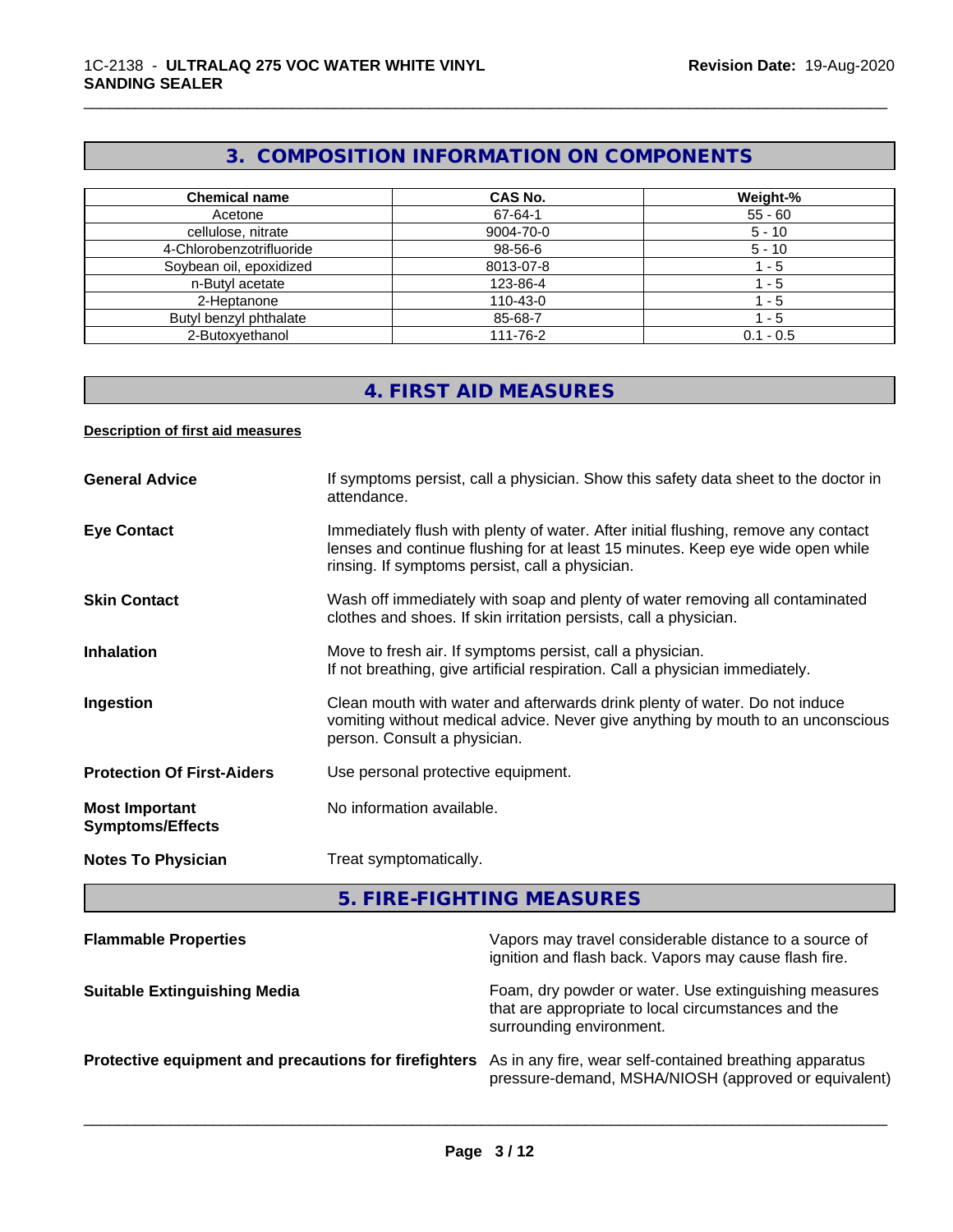|                                                                                  | and full protective gear.                                                                                                                                                                                                                                                                      |  |
|----------------------------------------------------------------------------------|------------------------------------------------------------------------------------------------------------------------------------------------------------------------------------------------------------------------------------------------------------------------------------------------|--|
| <b>Hazardous combustion products</b>                                             | Burning may result in carbon dioxide, carbon monoxide<br>and other combustion products of varying composition<br>which may be toxic and/or irritating.                                                                                                                                         |  |
| <b>Specific Hazards Arising From The Chemical</b>                                | Flammable. Flash back possible over considerable<br>distance. Keep product and empty container away from<br>heat and sources of ignition. Closed containers may<br>rupture if exposed to fire or extreme heat. Thermal<br>decomposition can lead to release of irritating gases and<br>vapors. |  |
| Sensitivity to mechanical impact                                                 | No                                                                                                                                                                                                                                                                                             |  |
| Sensitivity to static discharge                                                  | Yes                                                                                                                                                                                                                                                                                            |  |
| <b>Flash Point Data</b><br>Flash point (°F)<br>Flash Point (°C)<br><b>Method</b> | $-17$<br><b>PMCC</b>                                                                                                                                                                                                                                                                           |  |
| <b>Flammability Limits In Air</b>                                                |                                                                                                                                                                                                                                                                                                |  |
| Lower flammability limit:<br><b>Upper flammability limit:</b>                    | Not available<br>Not available                                                                                                                                                                                                                                                                 |  |
| Health: 2<br><b>NFPA</b><br><b>Flammability: 3</b>                               | Instability: 0<br><b>Special: Not Applicable</b>                                                                                                                                                                                                                                               |  |
| <b>NFPA Legend</b><br>0 - Not Hazardous                                          |                                                                                                                                                                                                                                                                                                |  |

\_\_\_\_\_\_\_\_\_\_\_\_\_\_\_\_\_\_\_\_\_\_\_\_\_\_\_\_\_\_\_\_\_\_\_\_\_\_\_\_\_\_\_\_\_\_\_\_\_\_\_\_\_\_\_\_\_\_\_\_\_\_\_\_\_\_\_\_\_\_\_\_\_\_\_\_\_\_\_\_\_\_\_\_\_\_\_\_\_\_\_\_\_

- 1 Slightly
- 2 Moderate
- 3 High
- 4 Severe

*The ratings assigned are only suggested ratings, the contractor/employer has ultimate responsibilities for NFPA ratings where this system is used.*

*Additional information regarding the NFPA rating system is available from the National Fire Protection Agency (NFPA) at www.nfpa.org.*

#### **6. ACCIDENTAL RELEASE MEASURES**

| <b>Personal Precautions</b>      | Remove all sources of ignition. Take precautions to prevent flashback. Ground<br>and bond all containers and handling equipment. Take precautionary measures<br>against static discharges. Ensure adequate ventilation. Avoid contact with skin,<br>eyes and clothing. Use personal protective equipment.  |
|----------------------------------|------------------------------------------------------------------------------------------------------------------------------------------------------------------------------------------------------------------------------------------------------------------------------------------------------------|
| <b>Other Information</b>         | Prevent further leakage or spillage if safe to do so. Do not allow material to<br>contaminate ground water system. Prevent product from entering drains. Do not<br>flush into surface water or sanitary sewer system. Local authorities should be<br>advised if significant spillages cannot be contained. |
| <b>Environmental precautions</b> | See Section 12 for additional Ecological Information.                                                                                                                                                                                                                                                      |
|                                  |                                                                                                                                                                                                                                                                                                            |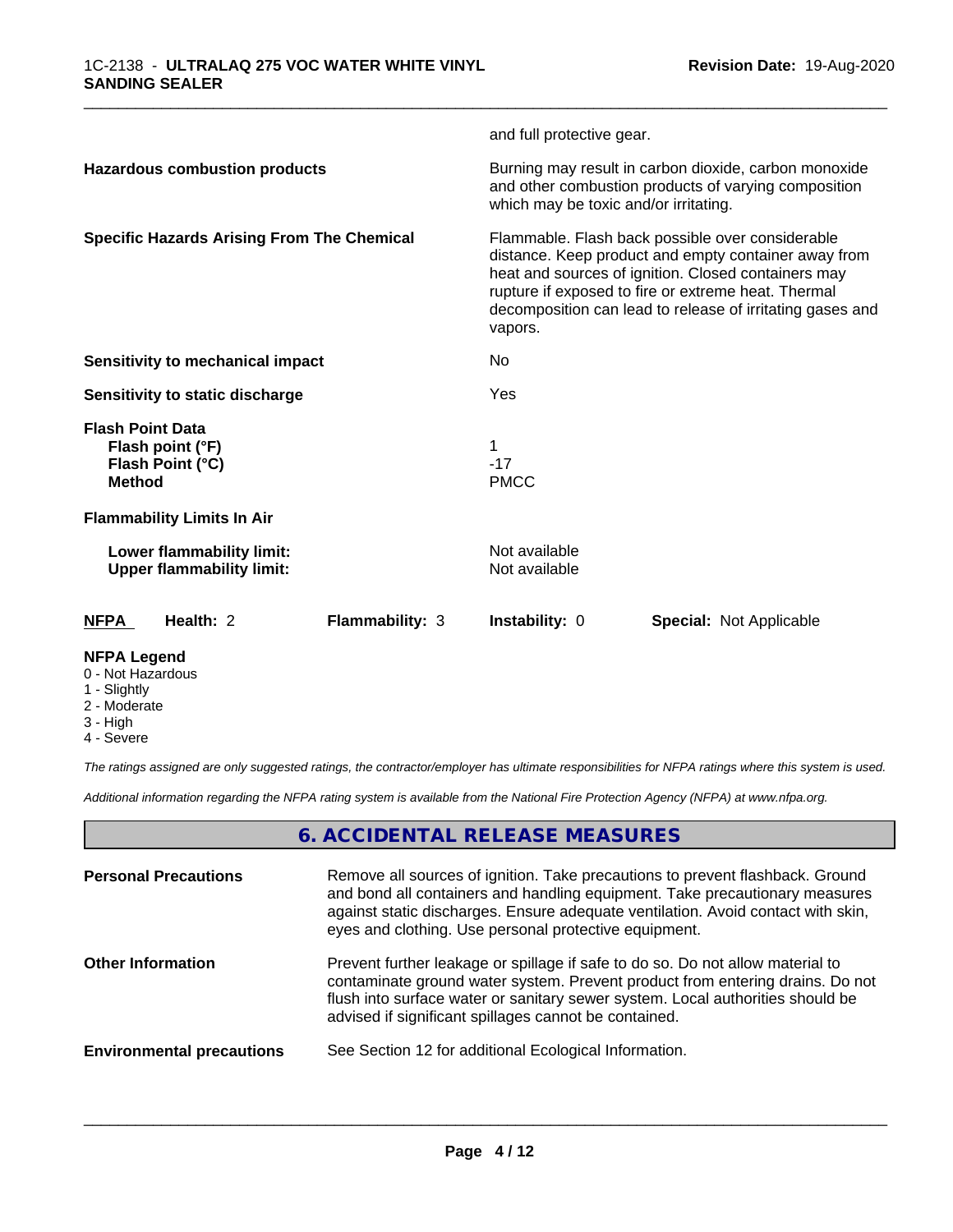| <b>Methods for Cleaning Up</b> | Dam up. Soak up with inert absorbent material. Use a non-sparking or explosion<br>proof means to transfer material to a sealed, appropriate container for disposal.<br>Clean contaminated surface thoroughly.                                                                                                                                                                                                                                  |
|--------------------------------|------------------------------------------------------------------------------------------------------------------------------------------------------------------------------------------------------------------------------------------------------------------------------------------------------------------------------------------------------------------------------------------------------------------------------------------------|
|                                | 7. HANDLING AND STORAGE                                                                                                                                                                                                                                                                                                                                                                                                                        |
| <b>Handling</b>                | Avoid contact with skin, eyes and clothing. Wear personal protective equipment.<br>Do not breathe vapors or spray mist. Use only in ventilated areas. Prevent vapor<br>build-up by providing adequate ventilation during and after use.                                                                                                                                                                                                        |
|                                | Take precautionary measures against static discharges. To avoid ignition of<br>vapors by static electricity discharge, all metal parts of the equipment must be<br>grounded. Keep away from heat, sparks and flame. Do not smoke. Extinguish all<br>flames and pilot lights, and turn off stoves, heaters, electric motors and other<br>sources of ignition during use and until all vapors are gone. Ignition and/or flash<br>back may occur. |
| <b>Storage</b>                 | Keep containers tightly closed in a dry, cool and well-ventilated place. Keep away<br>from heat. Keep away from open flames, hot surfaces and sources of ignition.<br>Keep in properly labeled containers. Keep out of the reach of children.                                                                                                                                                                                                  |
|                                | <b>DANGER</b> - Rags, steel wool or waste soaked with this product may<br>spontaneously catch fire if improperly discarded. Immediately after use, place<br>rags, steel wool or waste in a sealed water-filled metal container.                                                                                                                                                                                                                |
| <b>Incompatible Materials</b>  | Incompatible with strong acids and bases and strong oxidizing agents.                                                                                                                                                                                                                                                                                                                                                                          |
|                                | Technical measures/Precautions Ensure adequate ventilation. Use only where airflow will keep vapors from building<br>up in or near the work area in adjoining rooms. Comply with all national, state, and<br>local codes pertaining to the storage, handling, dispensing and disposal of<br>flammable liquids.                                                                                                                                 |
|                                | Dissipate static electricity during transfer by grounding and bonding containers<br>and equipment before transferring material. All equipment should be non-sparking<br>and explosion proof. Use explosion proof electrical equipment for ventilation,<br>lighting and material handling.                                                                                                                                                      |

#### **8. EXPOSURE CONTROLS/PERSONAL PROTECTION**

#### **Exposure Limits**

| <b>Chemical name</b>     | <b>ACGIH TLV</b>            | <b>OSHA PEL</b>                   |
|--------------------------|-----------------------------|-----------------------------------|
| Acetone                  | STEL: 500 ppm               | 1000 ppm - TWA                    |
|                          | TWA: 250 ppm                | 2400 mg/m <sup>3</sup> - TWA      |
| 4-Chlorobenzotrifluoride | TWA: $2.5 \text{ mg/m}^3$ F | $2.5 \text{ mg/m}^3$ - TWA        |
| n-Butyl acetate          | STEL: 150 ppm               | 150 ppm - TWA                     |
|                          | TWA: 50 ppm                 | 710 mg/m $3$ - TWA                |
| 2-Heptanone              | TWA: 50 ppm                 | 100 ppm - TWA                     |
|                          |                             | 465 mg/m <sup>3</sup> - TWA       |
| 2-Butoxyethanol          | TWA: 20 ppm                 | 50 ppm - TWA                      |
|                          |                             | 240 mg/m <sup>3</sup> - TWA       |
|                          |                             | prevent or reduce skin absorption |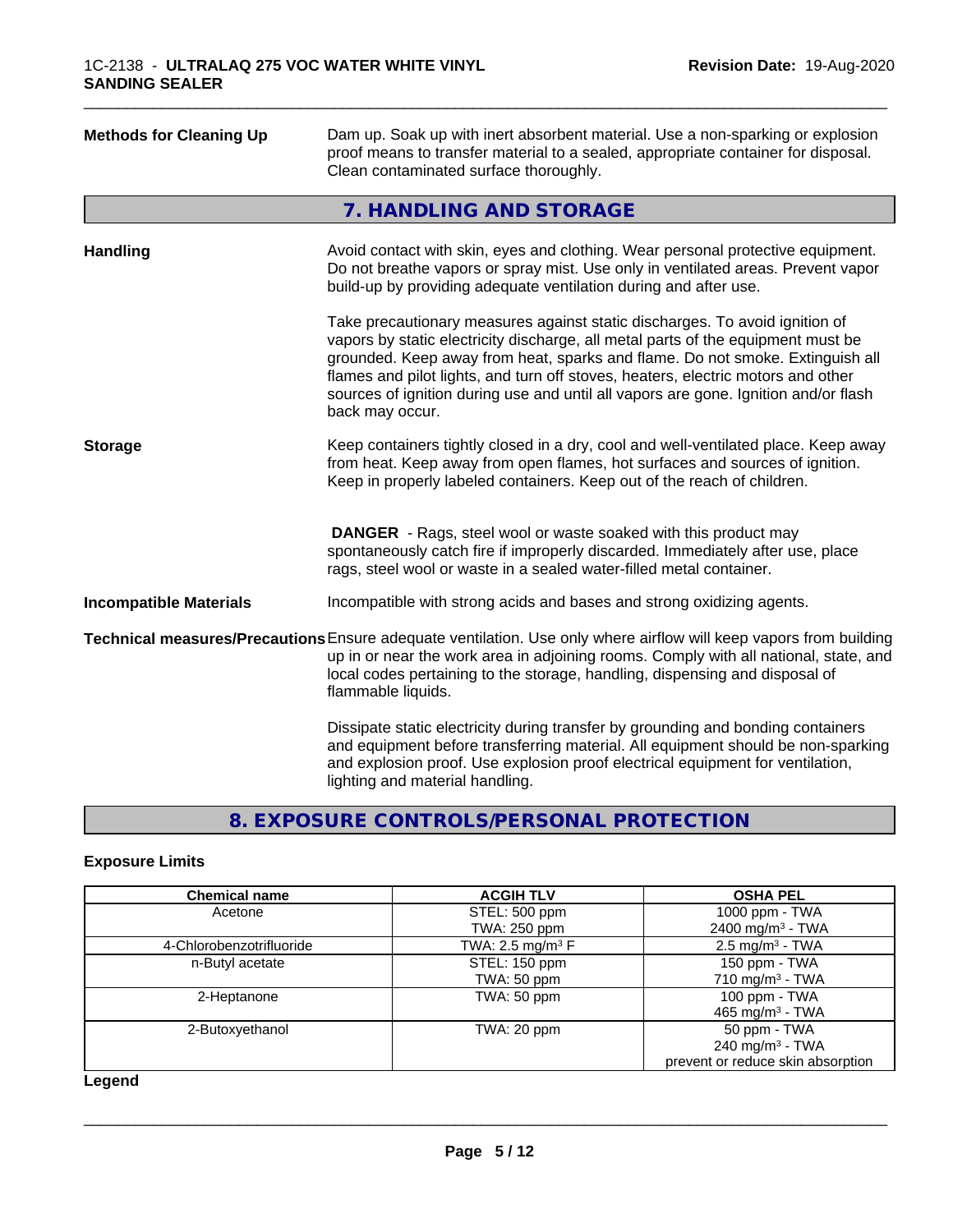#### 1C-2138 - **ULTRALAQ 275 VOC WATER WHITE VINYL SANDING SEALER**

ACGIH - American Conference of Governmental Industrial Hygienists Exposure Limits OSHA - Occupational Safety & Health Administration Exposure Limits N/E - Not Established

| <b>Appropriate engineering</b><br>controls |                                                                                                                                                                                                                                                                                                                                                                     |
|--------------------------------------------|---------------------------------------------------------------------------------------------------------------------------------------------------------------------------------------------------------------------------------------------------------------------------------------------------------------------------------------------------------------------|
| <b>Engineering Measures</b>                | Ensure adequate ventilation, especially in confined areas.                                                                                                                                                                                                                                                                                                          |
| <b>Personal Protective Equipment</b>       |                                                                                                                                                                                                                                                                                                                                                                     |
| <b>Eye/Face Protection</b>                 | Safety glasses with side-shields. If splashes are likely to occur, wear Tightly<br>fitting safety goggles.                                                                                                                                                                                                                                                          |
| <b>Skin Protection</b>                     | Long sleeved clothing. Protective gloves.                                                                                                                                                                                                                                                                                                                           |
| <b>Respiratory Protection</b>              | Use only with adequate ventilation. In operations where exposure limits are<br>exceeded, use a NIOSH approved respirator that has been selected by a<br>technically qualified person for the specific work conditions. When spraying the<br>product or applying in confined areas, wear a NIOSH approved respirator<br>specified for paint spray or organic vapors. |
| <b>Hygiene Measures</b>                    | Avoid contact with skin, eyes and clothing. Remove and wash contaminated<br>clothing before re-use. Wash thoroughly after handling.                                                                                                                                                                                                                                 |

\_\_\_\_\_\_\_\_\_\_\_\_\_\_\_\_\_\_\_\_\_\_\_\_\_\_\_\_\_\_\_\_\_\_\_\_\_\_\_\_\_\_\_\_\_\_\_\_\_\_\_\_\_\_\_\_\_\_\_\_\_\_\_\_\_\_\_\_\_\_\_\_\_\_\_\_\_\_\_\_\_\_\_\_\_\_\_\_\_\_\_\_\_

#### **9. PHYSICAL AND CHEMICAL PROPERTIES**

| Appearance                           | liquid                   |
|--------------------------------------|--------------------------|
| Odor                                 | solvent                  |
| <b>Odor Threshold</b>                | No information available |
| Density (Ibs/gal)                    | $7.65 - 7.75$            |
| <b>Specific Gravity</b>              | $0.91 - 0.93$            |
| рH                                   | No information available |
| <b>Viscosity (cps)</b>               | No information available |
| Solubility(ies)                      | No information available |
| <b>Water solubility</b>              | No information available |
| <b>Evaporation Rate</b>              | No information available |
| Vapor pressure                       | No information available |
| Vapor density                        | No information available |
| Wt. % Solids                         | $25 - 35$                |
| Vol. % Solids                        | $15 - 25$                |
| Wt. % Volatiles                      | $65 - 75$                |
| Vol. % Volatiles                     | $75 - 85$                |
| <b>VOC Regulatory Limit (g/L)</b>    | < 275                    |
| <b>Boiling Point (°F)</b>            | 136                      |
| <b>Boiling Point (°C)</b>            | 58                       |
| Freezing point (°F)                  | No information available |
| <b>Freezing Point (°C)</b>           | No information available |
| Flash point (°F)                     | 1                        |
| Flash Point (°C)                     | $-17$                    |
| <b>Method</b>                        | <b>PMCC</b>              |
| <b>Flammability (solid, gas)</b>     | Not applicable           |
| <b>Upper flammability limit:</b>     | No information available |
| Lower flammability limit:            | No information available |
| <b>Autoignition Temperature (°F)</b> | No information available |
| <b>Autoignition Temperature (°C)</b> | No information available |
|                                      |                          |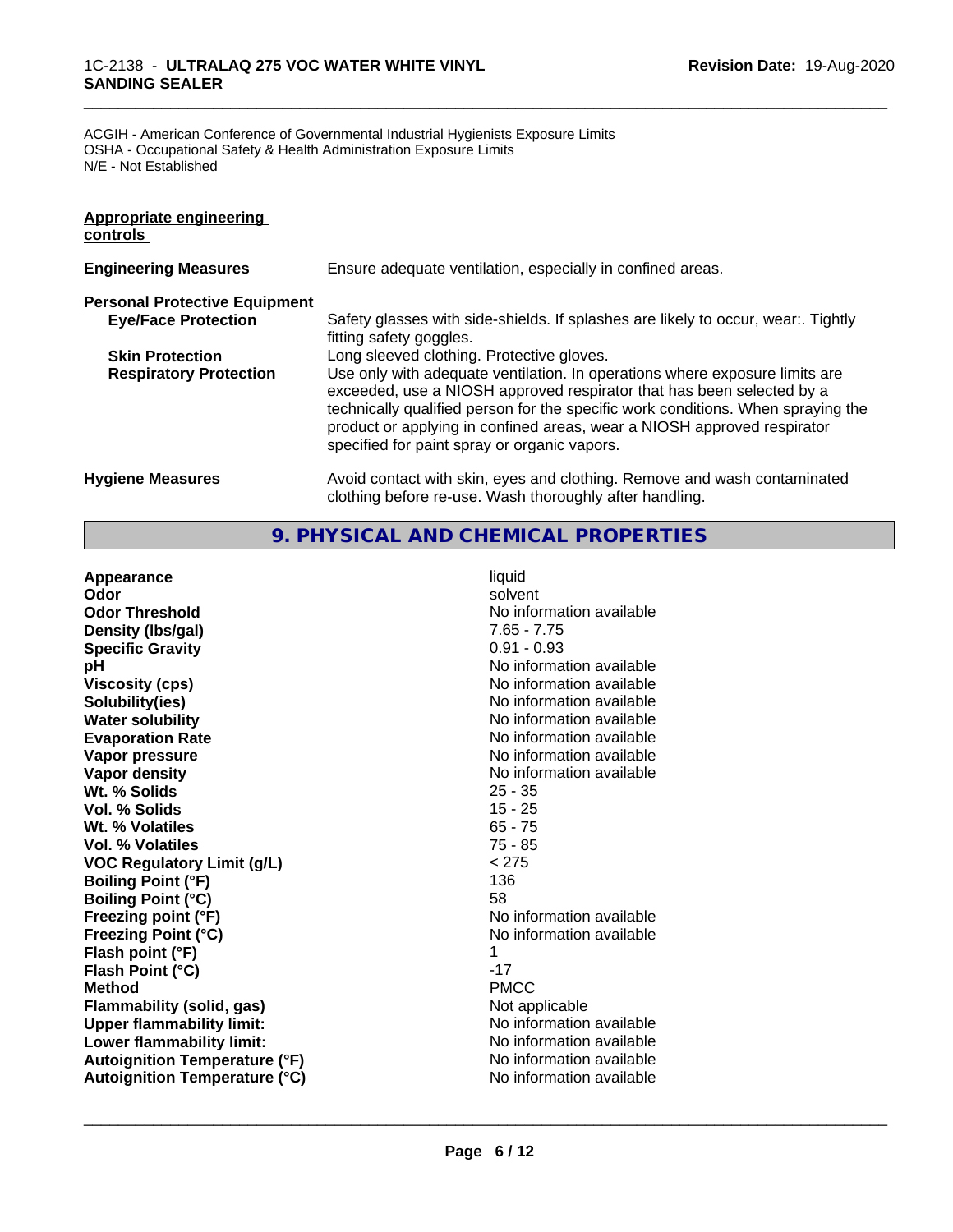**Decomposition Temperature (°F)** No information available **Decomposition Temperature (°C)** No information available **Partition coefficient** 

\_\_\_\_\_\_\_\_\_\_\_\_\_\_\_\_\_\_\_\_\_\_\_\_\_\_\_\_\_\_\_\_\_\_\_\_\_\_\_\_\_\_\_\_\_\_\_\_\_\_\_\_\_\_\_\_\_\_\_\_\_\_\_\_\_\_\_\_\_\_\_\_\_\_\_\_\_\_\_\_\_\_\_\_\_\_\_\_\_\_\_\_\_

**10. STABILITY AND REACTIVITY**

| <b>Reactivity</b>                       | No data available                                                                                                         |
|-----------------------------------------|---------------------------------------------------------------------------------------------------------------------------|
| <b>Chemical Stability</b>               | Stable under normal conditions. Hazardous polymerisation<br>does not occur.                                               |
| <b>Conditions to avoid</b>              | Keep away from open flames, hot surfaces, static<br>electricity and sources of ignition. Sparks. Elevated<br>temperature. |
| <b>Incompatible Materials</b>           | Incompatible with strong acids and bases and strong<br>oxidizing agents.                                                  |
| <b>Hazardous Decomposition Products</b> | Thermal decomposition can lead to release of irritating<br>gases and vapors.                                              |
| Possibility of hazardous reactions      | None under normal conditions of use.                                                                                      |

#### **11. TOXICOLOGICAL INFORMATION**

| <b>Product Information</b>                                                   |                                                                                                                                                                                                                                                               |  |
|------------------------------------------------------------------------------|---------------------------------------------------------------------------------------------------------------------------------------------------------------------------------------------------------------------------------------------------------------|--|
| Information on likely routes of exposure                                     |                                                                                                                                                                                                                                                               |  |
| <b>Principal Routes of Exposure</b>                                          | Eye contact, skin contact and inhalation.                                                                                                                                                                                                                     |  |
| <b>Acute Toxicity</b>                                                        |                                                                                                                                                                                                                                                               |  |
| <b>Product Information</b>                                                   | Repeated or prolonged exposure to organic solvents may lead to permanent brain<br>and nervous system damage. Intentional misuse by deliberately concentrating and<br>inhaling vapors may be harmful or fatal.                                                 |  |
| Symptoms related to the physical, chemical and toxicological characteristics |                                                                                                                                                                                                                                                               |  |
| <b>Symptoms</b>                                                              | No information available                                                                                                                                                                                                                                      |  |
|                                                                              | Delayed and immediate effects as well as chronic effects from short and long-term exposure                                                                                                                                                                    |  |
| Eye contact<br><b>Skin contact</b>                                           | Contact with eyes may cause irritation.<br>May cause skin irritation and/or dermatitis. Prolonged skin contact may defat the<br>skin and produce dermatitis.                                                                                                  |  |
| Ingestion                                                                    | Harmful if swallowed. Ingestion may cause irritation to mucous membranes. Small<br>amounts of this product aspirated into the respiratory system during ingestion or<br>vomiting may cause mild to severe pulmonary injury, possibly progressing to<br>death. |  |
| <b>Inhalation</b>                                                            | Harmful by inhalation. High vapor / aerosol concentrations are irritating to the<br>eyes, nose, throat and lungs and may cause headaches, dizziness, drowsiness,<br>unconsciousness, and other central nervous system effects.                                |  |
|                                                                              |                                                                                                                                                                                                                                                               |  |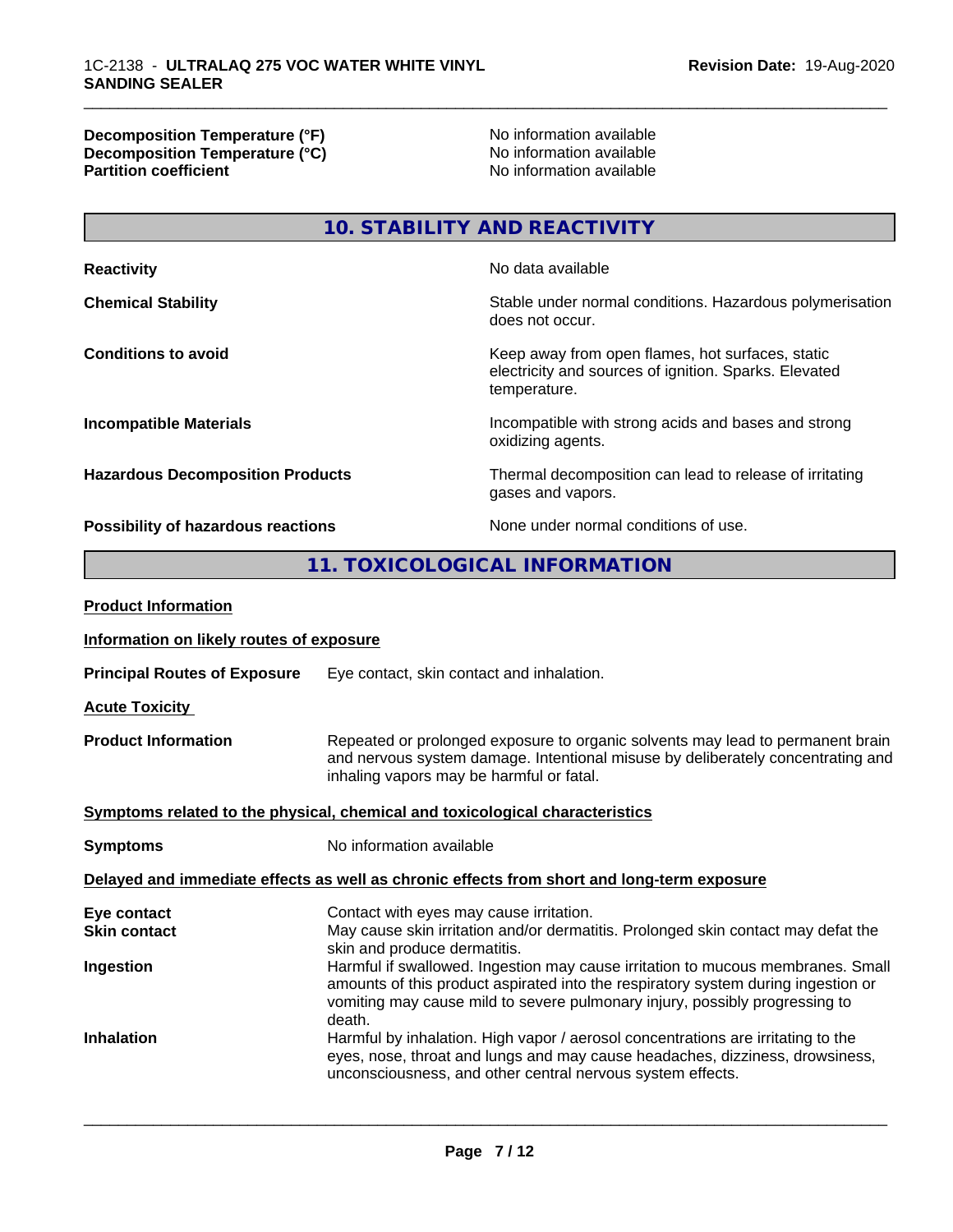| <b>Sensitization</b>            | No information available                                                                                                                                                                                                         |
|---------------------------------|----------------------------------------------------------------------------------------------------------------------------------------------------------------------------------------------------------------------------------|
| <b>Neurological Effects</b>     | No information available.                                                                                                                                                                                                        |
| <b>Mutagenic Effects</b>        | No information available.                                                                                                                                                                                                        |
| <b>Reproductive Effects</b>     | May damage fertility or the unborn child.                                                                                                                                                                                        |
| <b>Developmental Effects</b>    | No information available.                                                                                                                                                                                                        |
| <b>Target organ effects</b>     | No information available.                                                                                                                                                                                                        |
| <b>STOT - repeated exposure</b> | Causes damage to organs through prolonged or repeated exposure if inhaled,                                                                                                                                                       |
|                                 | May cause disorder and damage to the, liver, kidney, spleen, blood.                                                                                                                                                              |
| <b>STOT - single exposure</b>   | May cause disorder and damage to the, Respiratory system, Central nervous<br>system.                                                                                                                                             |
| Other adverse effects           | No information available.                                                                                                                                                                                                        |
| <b>Aspiration Hazard</b>        | May be harmful if swallowed and enters airways. Small amounts of this product<br>aspirated into the respiratory system during ingestion or vomiting may cause mild<br>to severe pulmonary injury, possibly progressing to death. |
|                                 |                                                                                                                                                                                                                                  |

\_\_\_\_\_\_\_\_\_\_\_\_\_\_\_\_\_\_\_\_\_\_\_\_\_\_\_\_\_\_\_\_\_\_\_\_\_\_\_\_\_\_\_\_\_\_\_\_\_\_\_\_\_\_\_\_\_\_\_\_\_\_\_\_\_\_\_\_\_\_\_\_\_\_\_\_\_\_\_\_\_\_\_\_\_\_\_\_\_\_\_\_\_

#### **Numerical measures of toxicity**

**The following values are calculated based on chapter 3.1 of the GHS document**

| ATEmix (oral)                        | 7347 mg/ka |
|--------------------------------------|------------|
| <b>ATEmix (dermal)</b>               | 4352 mg/kg |
| <b>ATEmix (inhalation-dust/mist)</b> | 56.4 ma/L  |
| <b>ATEmix (inhalation-vapor)</b>     | 715.4 ma/L |

#### **Component Information**

| Chemical name                        | Oral LD50             | Dermal LD50                                       | <b>Inhalation LC50</b>                |
|--------------------------------------|-----------------------|---------------------------------------------------|---------------------------------------|
| Acetone<br>67-64-1                   | $= 5800$ mg/kg (Rat)  | $> 15700$ mg/kg (Rabbit)                          | $= 50100$ mg/m <sup>3</sup> (Rat) 8 h |
| cellulose, nitrate<br>9004-70-0      | $5$ g/kg (Rat)        |                                                   |                                       |
| 4-Chlorobenzotrifluoride<br>98-56-6  | $= 13$ g/kg (Rat)     | > 2 mL/kg (Rabbit)                                | $= 33$ mg/L (Rat) 4 h                 |
| Soybean oil, epoxidized<br>8013-07-8 | $= 40$ g/kg (Rat)     | > 20 mL/kg (Rabbit)                               |                                       |
| n-Butyl acetate<br>123-86-4          | $= 10768$ mg/kg (Rat) | > 17600 mg/kg (Rabbit)                            |                                       |
| 2-Heptanone<br>110-43-0              | $= 1600$ mg/kg (Rat)  | $= 12.6$ mL/kg (Rabbit) = 12600<br>µL/kg (Rabbit) | $> 2000$ ppm (Rat) 4 h                |
| Butyl benzyl phthalate<br>85-68-7    | $= 2330$ mg/kg (Rat)  | $= 6700$ mg/kg (Rat)                              | $> 6.7$ mg/L (Rat) 4 h                |
| 2-Butoxyethanol<br>111-76-2          | $= 1300$ mg/kg (Rat)  | $>$ 2000 mg/kg (Rabbit)                           | > 4.9 mg/L (Rat) 3H                   |

#### **Chronic Toxicity**

#### **Carcinogenicity**

*There are no known carcinogenic chemicals in this product above reportable levels.*

#### **12. ECOLOGICAL INFORMATION**

#### **Ecotoxicity Effects**

The environmental impact of this product has not been fully investigated.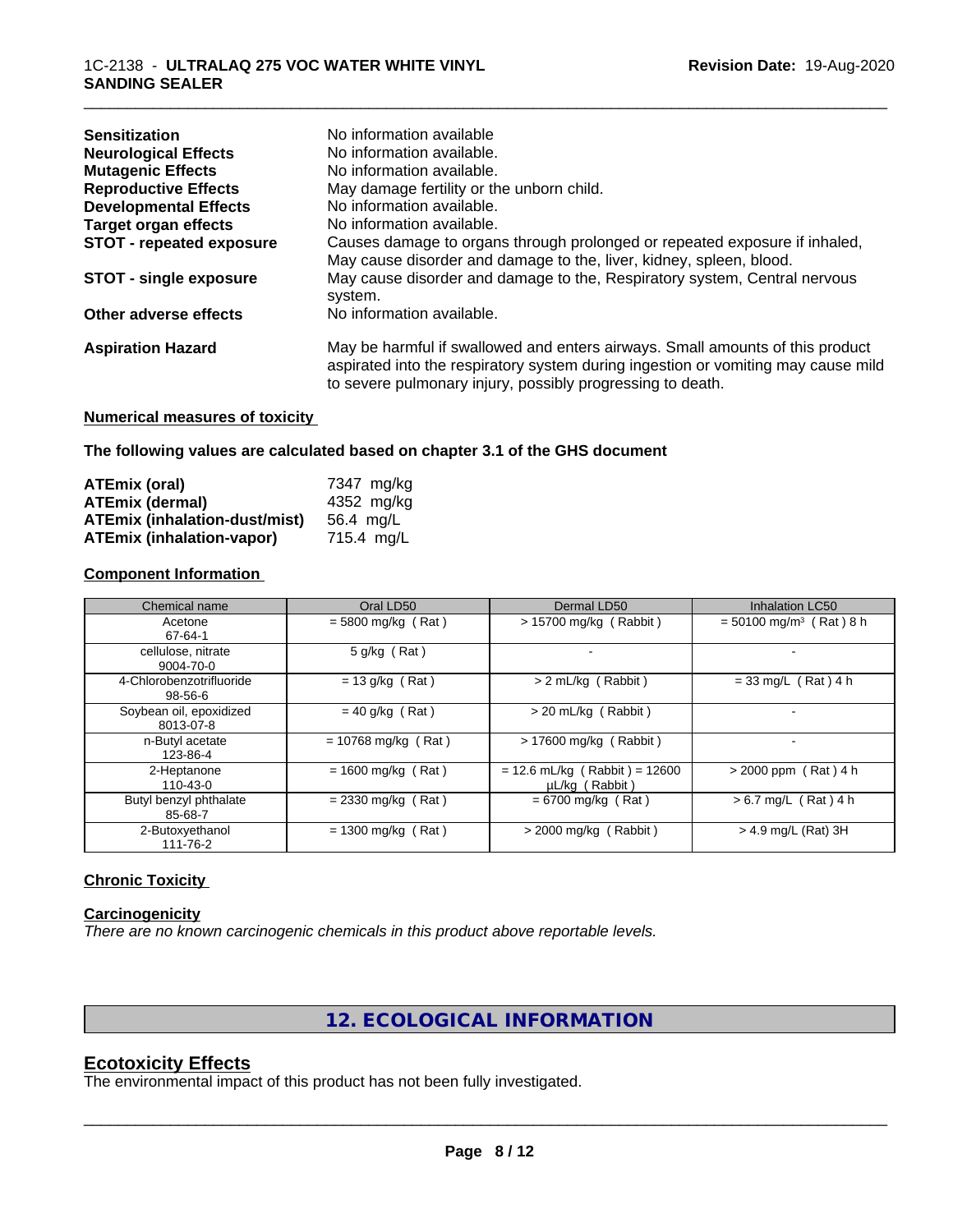#### **Product Information**

#### **Acute Toxicity to Fish**

No information available

**Acute Toxicity to Aquatic Invertebrates**

No information available

**Acute Toxicity to Aquatic Plants**

No information available

**Persistence / Degradability**

No information available.

#### **Bioaccumulation**

There is no data for this product.

#### **Mobility in Environmental Media**

No information available.

#### **Ozone**

Not applicable

#### **Component Information**

#### **Acute Toxicity to Fish**

Acetone LC50: 8300 (Bluegill - 96 hr.) mg/L n-Butyl acetate LC50: 18 mg/L (Fathead Minnow - 96 hr.) 2-Butoxyethanol LC50: 1490 mg/L (Bluegill sunfish - 96 hr.)

#### **Acute Toxicity to Aquatic Invertebrates**

Acetone EC50: 12600 mg/L (Daphnia magna - 48 hr.) n-Butyl acetate EC50: 72.8 mg/L (Daphnia magna - 48 hr.)

#### **Acute Toxicity to Aquatic Plants**

n-Butyl acetate EC50: 674.7 mg/L (Green algae (Scenedesmus subspicatus), 72 hrs.)

#### **13. DISPOSAL CONSIDERATIONS**

**Waste Disposal Method** Dispose of in accordance with federal, state, and local regulations. Local requirements may vary, consult your sanitation department or state-designated environmental protection agency for more disposal options.

 $\overline{\phantom{a}}$  ,  $\overline{\phantom{a}}$  ,  $\overline{\phantom{a}}$  ,  $\overline{\phantom{a}}$  ,  $\overline{\phantom{a}}$  ,  $\overline{\phantom{a}}$  ,  $\overline{\phantom{a}}$  ,  $\overline{\phantom{a}}$  ,  $\overline{\phantom{a}}$  ,  $\overline{\phantom{a}}$  ,  $\overline{\phantom{a}}$  ,  $\overline{\phantom{a}}$  ,  $\overline{\phantom{a}}$  ,  $\overline{\phantom{a}}$  ,  $\overline{\phantom{a}}$  ,  $\overline{\phantom{a}}$ 

\_\_\_\_\_\_\_\_\_\_\_\_\_\_\_\_\_\_\_\_\_\_\_\_\_\_\_\_\_\_\_\_\_\_\_\_\_\_\_\_\_\_\_\_\_\_\_\_\_\_\_\_\_\_\_\_\_\_\_\_\_\_\_\_\_\_\_\_\_\_\_\_\_\_\_\_\_\_\_\_\_\_\_\_\_\_\_\_\_\_\_\_\_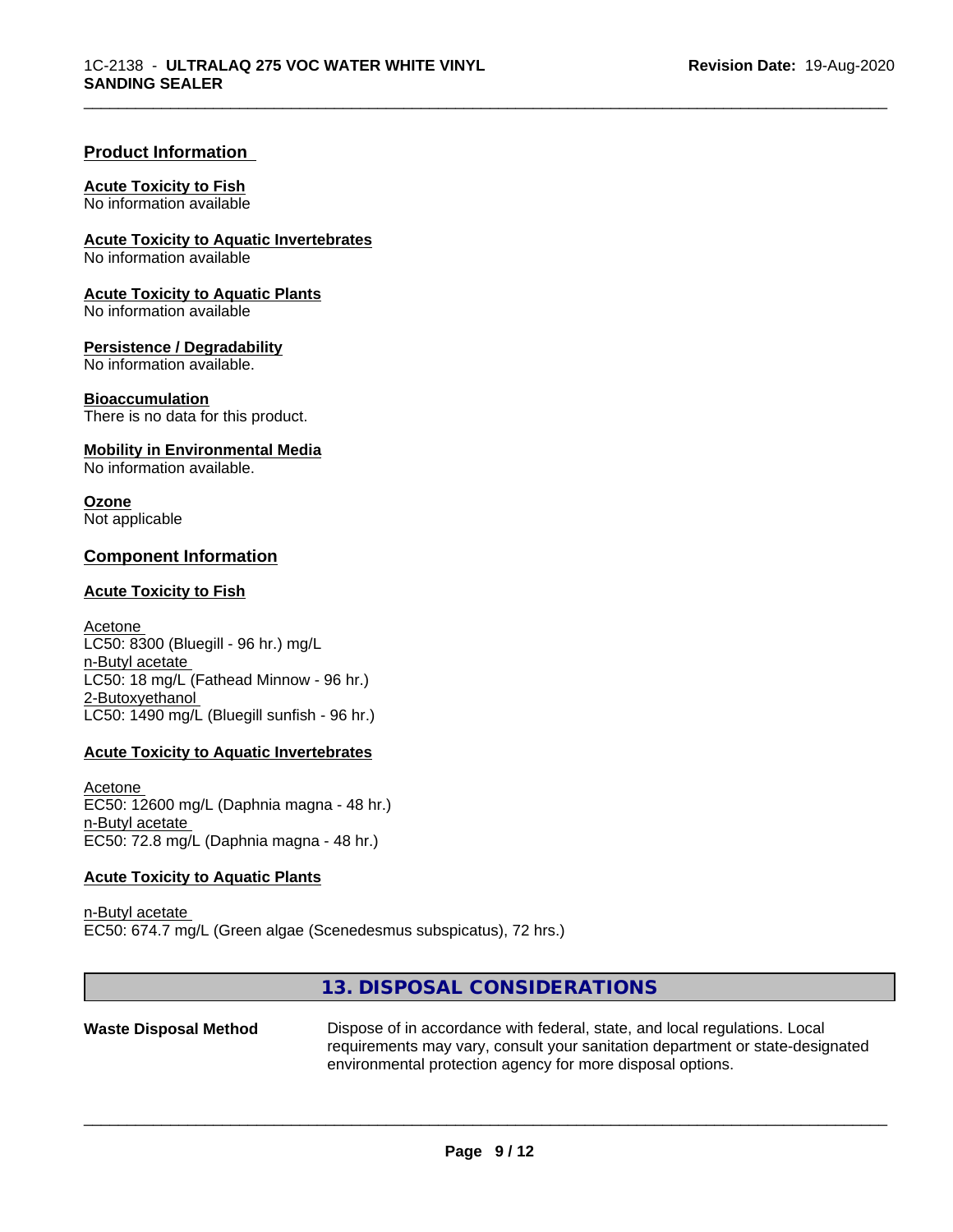| <b>Empty Container Warning</b>             | Emptied containers may retain product residue. Follow label warnings even after<br>container is emptied. Residual vapors may explode on ignition. |  |  |
|--------------------------------------------|---------------------------------------------------------------------------------------------------------------------------------------------------|--|--|
|                                            | 14. TRANSPORT INFORMATION                                                                                                                         |  |  |
| <b>DOT</b>                                 |                                                                                                                                                   |  |  |
| <b>Proper Shipping Name</b>                | <b>PAINT</b>                                                                                                                                      |  |  |
| <b>Hazard class</b>                        | 3                                                                                                                                                 |  |  |
| UN-No.                                     | <b>UN1263</b>                                                                                                                                     |  |  |
| <b>Packing Group</b><br><b>Description</b> | Ш<br>UN1263, PAINT, 3, II                                                                                                                         |  |  |
| <b>ICAO/IATA</b>                           | Contact the preparer for further information.                                                                                                     |  |  |
| <b>IMDG/IMO</b>                            | Contact the preparer for further information.                                                                                                     |  |  |
|                                            | <b>15. REGULATORY INFORMATION</b>                                                                                                                 |  |  |

\_\_\_\_\_\_\_\_\_\_\_\_\_\_\_\_\_\_\_\_\_\_\_\_\_\_\_\_\_\_\_\_\_\_\_\_\_\_\_\_\_\_\_\_\_\_\_\_\_\_\_\_\_\_\_\_\_\_\_\_\_\_\_\_\_\_\_\_\_\_\_\_\_\_\_\_\_\_\_\_\_\_\_\_\_\_\_\_\_\_\_\_\_

#### **International Inventories**

| <b>TSCA: United States</b> | Yes - All components are listed or exempt. |
|----------------------------|--------------------------------------------|
| <b>DSL: Canada</b>         | Yes - All components are listed or exempt. |

### **Federal Regulations**

| SARA 311/312 hazardous categorization |     |  |
|---------------------------------------|-----|--|
| Acute health hazard                   | Yes |  |
| Chronic Health Hazard                 | Yes |  |
| Fire hazard                           | Yes |  |
| Sudden release of pressure hazard     | No  |  |
| Reactive Hazard                       | No  |  |

#### **SARA 313**

Section 313 of Title III of the Superfund Amendments and Reauthorization Act of 1986 (SARA). This product contains a chemical or chemicals which are subject to the reporting requirements of the Act and Title 40 of the Code of Federal Regulations, Part 372:

*None*

#### **Clean Air Act,Section 112 Hazardous Air Pollutants (HAPs) (see 40 CFR 61)**

This product contains the following HAPs:

| <b>Chemical name</b> | CAS No.  | Weight-%    | <b>Hazardous Air Pollutant</b> |
|----------------------|----------|-------------|--------------------------------|
|                      |          |             | (HAP)                          |
| 2-Butoxyethanol      | 111-76-2 | $0.1 - 0.5$ | ∟isted                         |

 $\overline{\phantom{a}}$  ,  $\overline{\phantom{a}}$  ,  $\overline{\phantom{a}}$  ,  $\overline{\phantom{a}}$  ,  $\overline{\phantom{a}}$  ,  $\overline{\phantom{a}}$  ,  $\overline{\phantom{a}}$  ,  $\overline{\phantom{a}}$  ,  $\overline{\phantom{a}}$  ,  $\overline{\phantom{a}}$  ,  $\overline{\phantom{a}}$  ,  $\overline{\phantom{a}}$  ,  $\overline{\phantom{a}}$  ,  $\overline{\phantom{a}}$  ,  $\overline{\phantom{a}}$  ,  $\overline{\phantom{a}}$ 

#### **US State Regulations**

**California Proposition 65**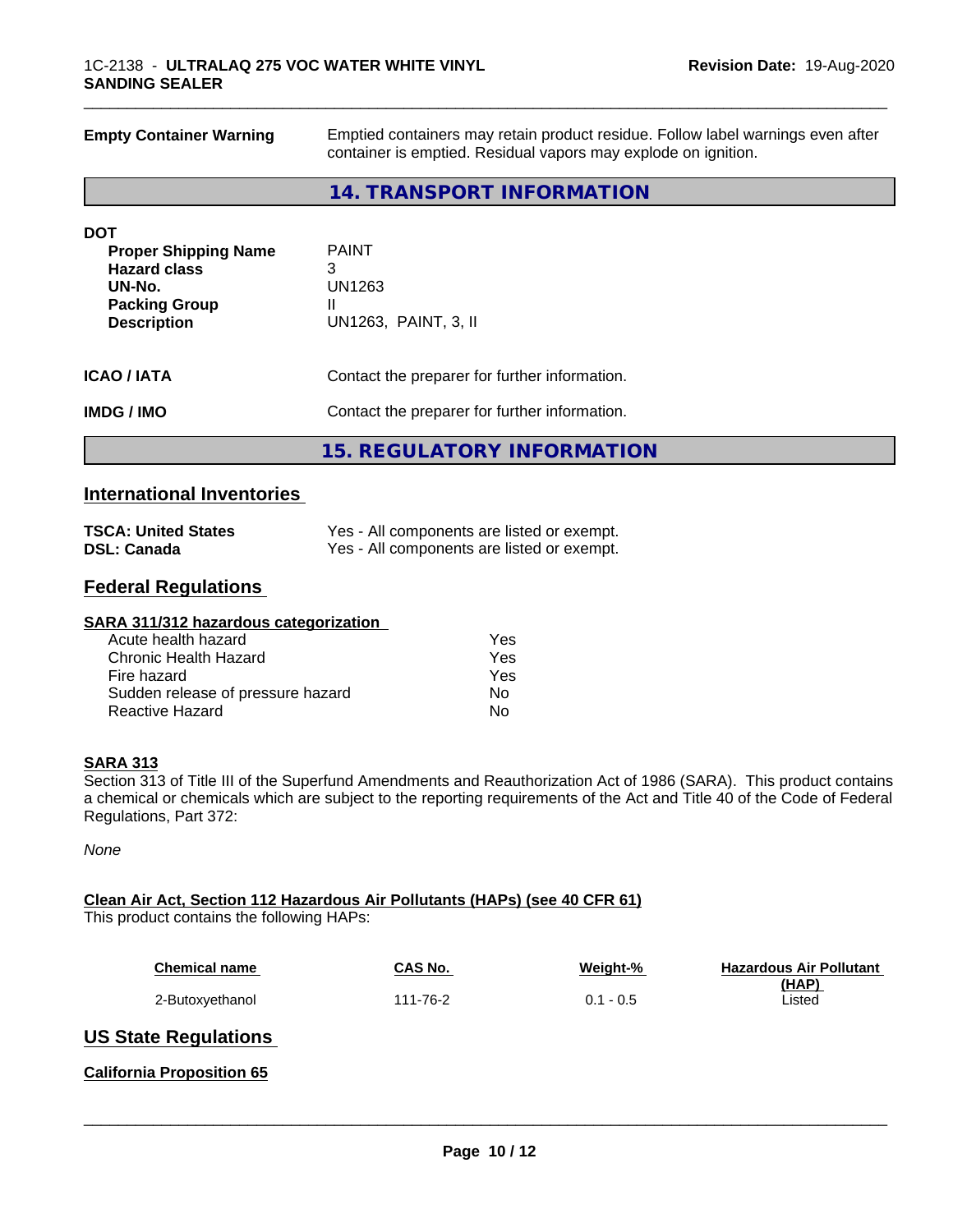## **A** WARNING: Cancer and Reproductive Harm– www.P65warnings.ca.gov

#### **State Right-to-Know**

| <b>Chemical name</b>     | <b>Massachusetts</b> | <b>New Jersey</b> | Pennsylvania |
|--------------------------|----------------------|-------------------|--------------|
| Acetone                  |                      |                   |              |
| cellulose, nitrate       |                      |                   |              |
| 4-Chlorobenzotrifluoride |                      |                   |              |
| n-Butyl acetate          |                      |                   |              |
| 2-Heptanone              |                      |                   |              |
| Butyl benzyl phthalate   |                      |                   |              |
| 2-Butoxyethanol          |                      |                   |              |

#### **Legend**

X - Listed

**16. OTHER INFORMATION**

**HMIS** - **Health:** 2\* **Flammability:** 3 **Reactivity:** 0 **PPE:** -

\_\_\_\_\_\_\_\_\_\_\_\_\_\_\_\_\_\_\_\_\_\_\_\_\_\_\_\_\_\_\_\_\_\_\_\_\_\_\_\_\_\_\_\_\_\_\_\_\_\_\_\_\_\_\_\_\_\_\_\_\_\_\_\_\_\_\_\_\_\_\_\_\_\_\_\_\_\_\_\_\_\_\_\_\_\_\_\_\_\_\_\_\_

#### **HMIS Legend**

- 0 Minimal Hazard
- 1 Slight Hazard
- 2 Moderate Hazard
- 3 Serious Hazard
- 4 Severe Hazard
- Chronic Hazard

X - Consult your supervisor or S.O.P. for "Special" handling instructions.

*Note: The PPE rating has intentionally been left blank. Choose appropriate PPE that will protect employees from the hazards the material will present under the actual normal conditions of use.*

*Caution: HMISÒ ratings are based on a 0-4 rating scale, with 0 representing minimal hazards or risks, and 4 representing significant hazards or risks. Although HMISÒ ratings are not required on MSDSs under 29 CFR 1910.1200, the preparer, has chosen to provide them. HMISÒ ratings are to be used only in conjunction with a fully implemented HMISÒ program by workers who have received appropriate HMISÒ training. HMISÒ is a registered trade and service mark of the NPCA. HMISÒ materials may be purchased exclusively from J. J. Keller (800) 327-6868.*

 **WARNING!** If you scrape, sand, or remove old paint, you may release lead dust. LEAD IS TOXIC. EXPOSURE TO LEAD DUST CAN CAUSE SERIOUS ILLNESS, SUCH AS BRAIN DAMAGE, ESPECIALLY IN CHILDREN. PREGNANT WOMEN SHOULD ALSO AVOID EXPOSURE.Wear a NIOSH approved respirator to control lead exposure. Clean up carefully with a HEPA vacuum and a wet mop. Before you start, find out how to protect yourself and your family by contacting the National Lead Information Hotline at 1-800-424-LEAD or log on to www.epa.gov/lead.

| <b>Prepared By</b>      | <b>Product Stewardship Department</b><br>Benjamin Moore & Co.<br>101 Paragon Drive<br>Montvale, NJ 07645<br>800-225-5554 |
|-------------------------|--------------------------------------------------------------------------------------------------------------------------|
| <b>Revision Date:</b>   | 19-Aug-2020                                                                                                              |
| <b>Revision Summary</b> | Not available                                                                                                            |